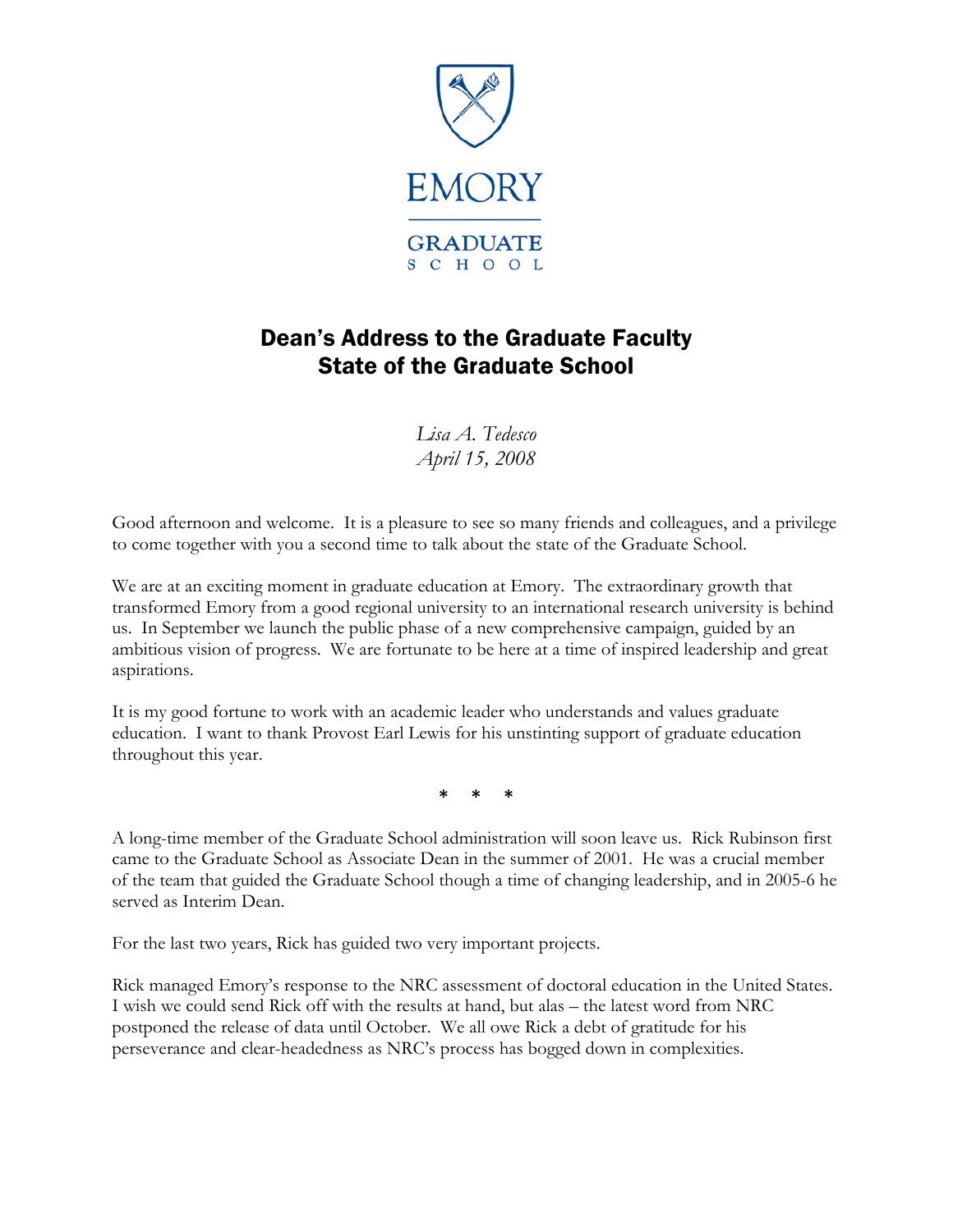Rick's other main project will reach some closure as he departs. The Electronic Theses and Dissertations project has completed its pilot phase, and we are preparing for Graduate School wide implementation in the fall. Rick's patient management, and his willingness to answer questions and consider all the differences among dissertations across the Graduate School, have been essential to the progress we have made.

Rick's term as Associate Dean ends this August and he will return full-time to his faculty position in Sociology. Thank you, Rick, for the years of service and leadership you have dedicated to the Graduate School.

**\* \* \*** 

Last year, we welcomed two new associate deans from the faculty, Mark Risjord and Carey Drews-Botsch. They are working on a wide range of projects. Both have been intimately involved with the fellowship selections. Mark is taking the lead in our efforts to review and at times reform a wide range of policies. Carey is taking the lead in program reviews, both those that are collaborations with other University units and those that are principally Graduate School related.

I am very grateful to have Mark and Carey on board. In addition to their specific contributions, the Graduate School has benefited from their perspectives as distinguished members of the faculty and recent and accomplished Directors of Graduate Study. It is easy for administrative units to get cut off from the "on the ground" reality of faculty and student life. One important part of our antidote is the wise council and helpful perspectives Mark and Carey infuse into the work of the Graduate School. This kind of exchange between the faculty and the Graduate School administration keeps us vital and in touch.

**\* \* \*** 

Another group of faculty members who should be thanked is the Executive Council. These nine faculty members meet every month of the school year, each time with a full agenda of important and complex issues to consider. Almost every meeting considers proposals for changes in courses and programs. A number of issues concern the way graduate education at Emory will develop in terms of policies and new programs. Some issues are extraordinarily knotty and difficult, such as grievance appeals.

We are fortunate to have a group of dedicated council members, and we appreciate their thoughtful contributions grounded in deep and broad faculty experience. They constitute an invaluable source of guidance and perspective. Please join me in thanking Professors Tina Brownley, María Carrión, Steve DeWeerth, Ralph DiClemente, Dwight Duffus, Dale Edmondson, Pamela Hall, Karen Hegtvedt, and David Nugent. We also thank Grace Pavlath, who served for part of the year.

Because of leaves and other complications, five of our members will be replaced through an election process that is just about to start. We look forward to the results of the upcoming elections and to working with the new members.

It is gratifying to note that those who serve on the Executive Council tell us that it is among their most meaningful and enlightening University governance service. I hope many of you think of it as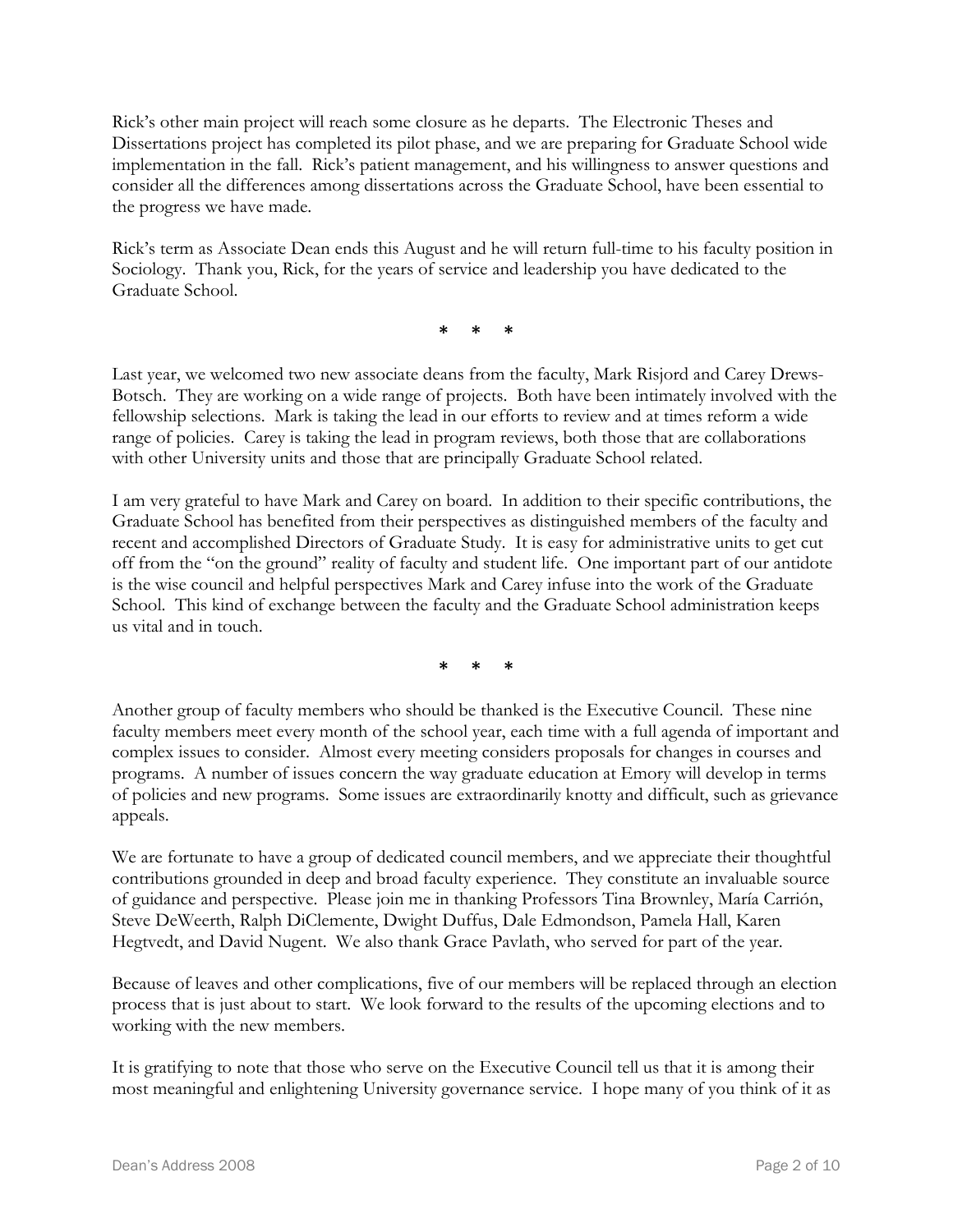an opportunity to become more involved with some of the most important work of the Graduate School.

**\* \* \*** 

There is one more group I would like to thank: all the faculty members who volunteered to serve on the fellowship review committees that met in recent months. At last count, 41 faculty members from 25 programs helped award Graduate School fellowships.

The fellowship review work is heavy and tedious – we all know what it takes to read through large piles of statements of purpose, letters of recommendation, transcripts, and more. It also occurs during an intense time when we are all quite busy with our regular duties. But it is absolutely essential work, intimately involved with how we spend precious resources, student fellowship funds, and with how we shape the incoming cohort of graduate students.

Please accept my thanks on behalf of the whole Graduate School for a job well done.

**\* \* \*** 

A year ago, in my first address to you as a graduate faculty, I outlined four priorities that would guide the Graduate School. In the intervening year, we have indeed moved forward on those priorities. Some of our progress may have gotten lost in the hustle and bustle of the academic year. I'd like to take this opportunity to update you on progress and to indicate some next steps.

**\* \* \*** 

One priority is to enhance students' professionalization.

We seek to prepare our students for a wide range of professional roles – scholars, teachers, researchers, experts… and in all their roles we expect them to serve as intellectual leaders. To ready our students for those roles, we of course need rigorous and well defined curricula along with committed advising and wise mentoring. We also need a set of program structures that define clear paths to degree, and establish appropriate markers of progress along the way.

Much of our work this year addressed issues related to good progress. In fact, we talked so much about one particular milestone that among ourselves we came to call this year "the year of candidacy."

But professionalization is not just about program structures. We also need the right balance of support and boundaries.

**\* \* \*** 

In this area our second year together certainly started out on a lively note, as we replaced "discretionary" and "summer" funding with the Professional Development Support funds. We believe that this new policy will be a success. We believe this in part because of what we hear from some of you – that it has relieved DGSs of administrative tasks, that it is pushing students to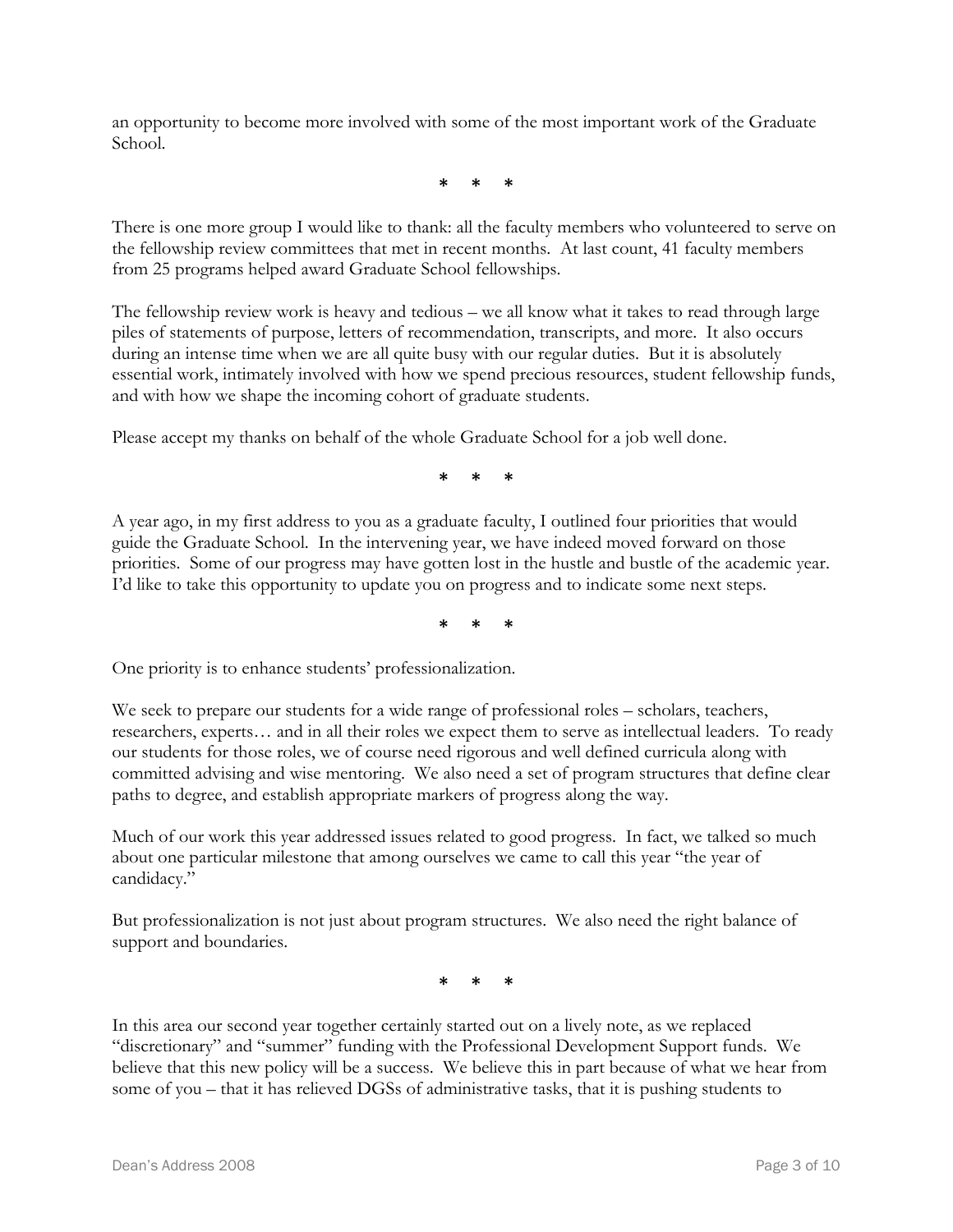approach their activities with greater mindfulness and preparation, and that, in fact, it provides generous support where such support is warranted.

Of course, the system is new and surely there are kinks. We are just now completing the review of a large batch of competitive review requests for funds. After that, we will have been through a complete cycle and can step back to take a look at the process and adjust it where that is needed.

The initial success of the new system is due in no small part to the advice we received from the graduate faculty. The draft policy we circulated received much feedback, in DGS meetings, emails, one-on-one meetings, even petitions. That process helped us formulate a much improved policy. Thank you, all of you, for your constructive and engaged conversation around the issue.

**\* \* \*** 

One other initiative in this area started this year – with perhaps less visibility than the PDS funds but with no less importance. In September, Virginia Shadron organized a series of workshops designed to help students write and finish their dissertations. We identified a group of about 20 students who were very late in their graduate careers and whose work had effectively stalled. We invited them to a series of workshops combined with an online community experience, designed by a consulting group that specializes in this kind of work.

Our initial assessment is that this was a good experience. Several students managed to complete their dissertations in a short amount of time, and several others managed to restart their work in a productive fashion. Over the summer, we will consider this program as well as other ways we can support students in their efforts to complete their degrees.

Our goal is to give students who are getting on in their years but who have viable projects both the incentive and the support to complete their degrees. As you know, during this academic year we established a boundary: now, students who are in their  $9<sup>th</sup>$  or later year of advanced standing must pay tuition. Quite intentionally we have affirmed a boundary, but not without providing some support.

**\* \* \*** 

There are new issues on the horizon. We hope to turn next year to ethics – to considering how we help our students engage with and respond to the many ethical, and sometimes legal, issues that surround research of all kinds. With recent significant changes in Emory's research review structures, and with a new Director joining the Ethics Center, we stand at an opportune moment to assess and perhaps augment the training and support we give our students in these crucial areas.

With the end of this year, we also stand at a point of transformation in the way many of our students progress through their programs. This fall, we will enroll our first cohort of funded fifth year students. How will this impact their time to degree in the affected programs?

We saw one effect already this year: fewer applications for many of the advanced student fellowships – the Dean's Teaching Fellowship, the Mellon, and others. As fifth year funding becomes an operative reality, it is time to consider the role these fellowships play. Clearly, they are no longer "fifth year fellowships."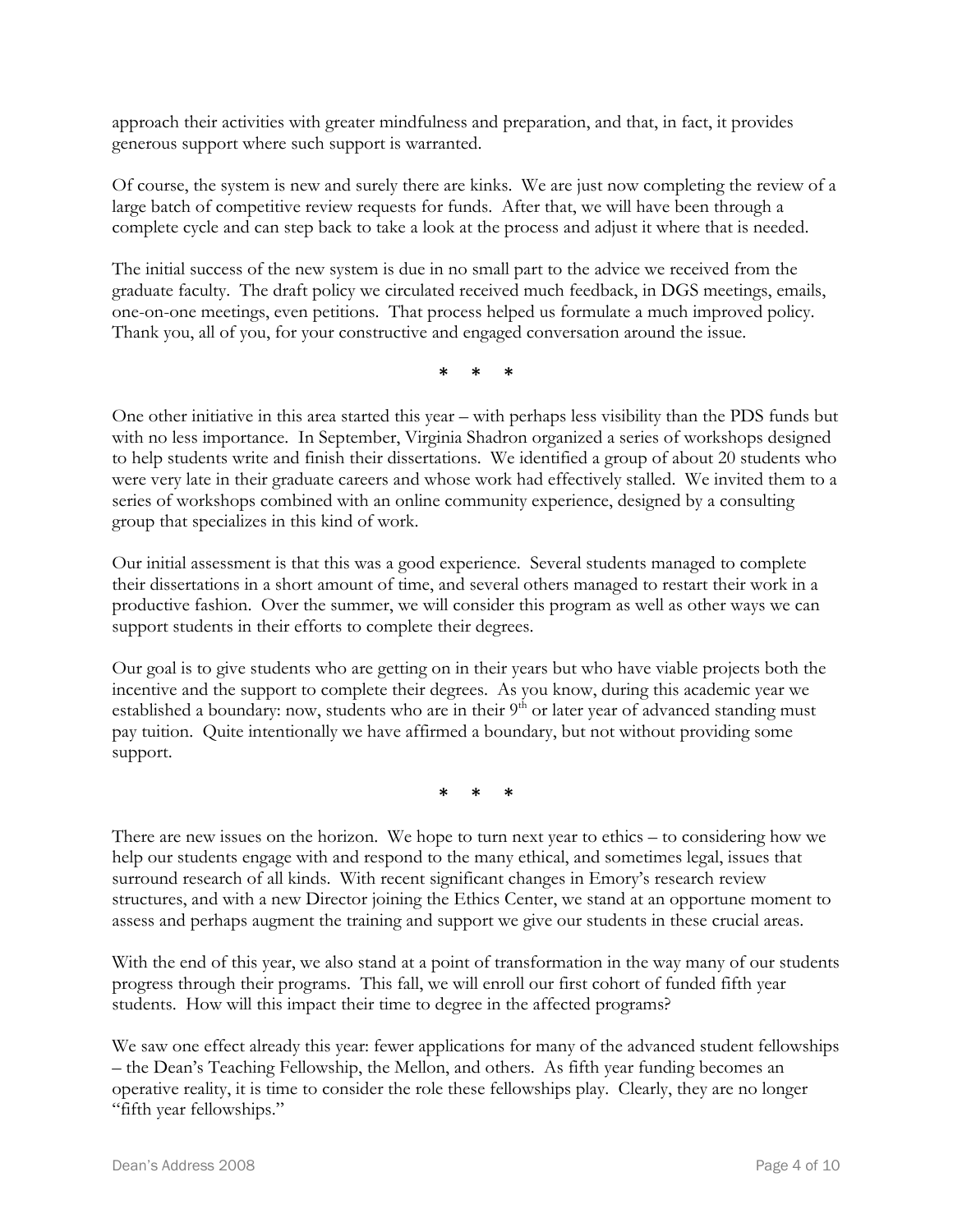This is an opportune moment to consider how we provide support beyond "regular" funding across our doctoral programs. We recognize that the guaranteed funding packages students receive often do not fund students all the way to completing their degrees. We are committed to supporting students in their efforts to obtain additional funding from external sources, and we are also committed to providing additional funding opportunities to advanced students. It is time to assess the shape of these funding opportunities. And because funding arrangements vary a great deal between areas of the Graduate School, we need to take a broad view of providing funding opportunities that can help carry some students to degree completion.

**\* \* \*** 

Another priority we discussed last year is to promote scholarly engagement with complex problems.

Today, every research university talks about interdisciplinarity. The term is used so much it is at risk of losing its meaning. Still, I believe deeply that at Emory we have a distinctive opportunity for *authentic interdisciplinarity* – conversations and collaborations among scholars driven by the realization that shared problems can be more completely understood and addressed from a multiplicity of perspectives. At Emory, those multiple perspectives are quite literally next door to each other, a five minute walk across the quad or across Clifton Road. We must not lose sight of the fact that Emory is the right size to make intellectual work that crosses established boundaries an everyday reality.

We also have, at Emory, a tradition of innovative and publically engaged scholarship. We recognize that problems of importance to our society and our world do not arrive packaged by discipline or department and are not always amenable to conventional methods of analysis and investigation.

The Graduate School bridges all the schools at Emory and we are the natural point at which different perspectives can join together in the production of a new generation of intellectual leaders able to cross established boundaries.

**\* \* \*** 

This year we took three steps towards enhancing the opportunities to reach across boundaries in creative and innovative ways.

We established the New Thinkers/New Leaders program, a Graduate School matching fund designed to promote interdisciplinary innovation, intellectual enrichment, creative explorations in pedagogy and career pathways, and improvement to the climate and quality of graduate education.

We established two Graduate School course numbers, to encourage creative teaching and learning that transcends current program divisions or envisions new domains of scholarship around which disciplinary boundaries have yet to be drawn.

We created a policy for graduate certificates that establishes a framework for the creation and review of certificate programs. This framework envisions the possibility of certificates that are not tied to one program, department or school: the policy opens the door for groups of faculty to transcend administrative and institutional boundaries to coalesce around constellations of intellectual concerns and projects.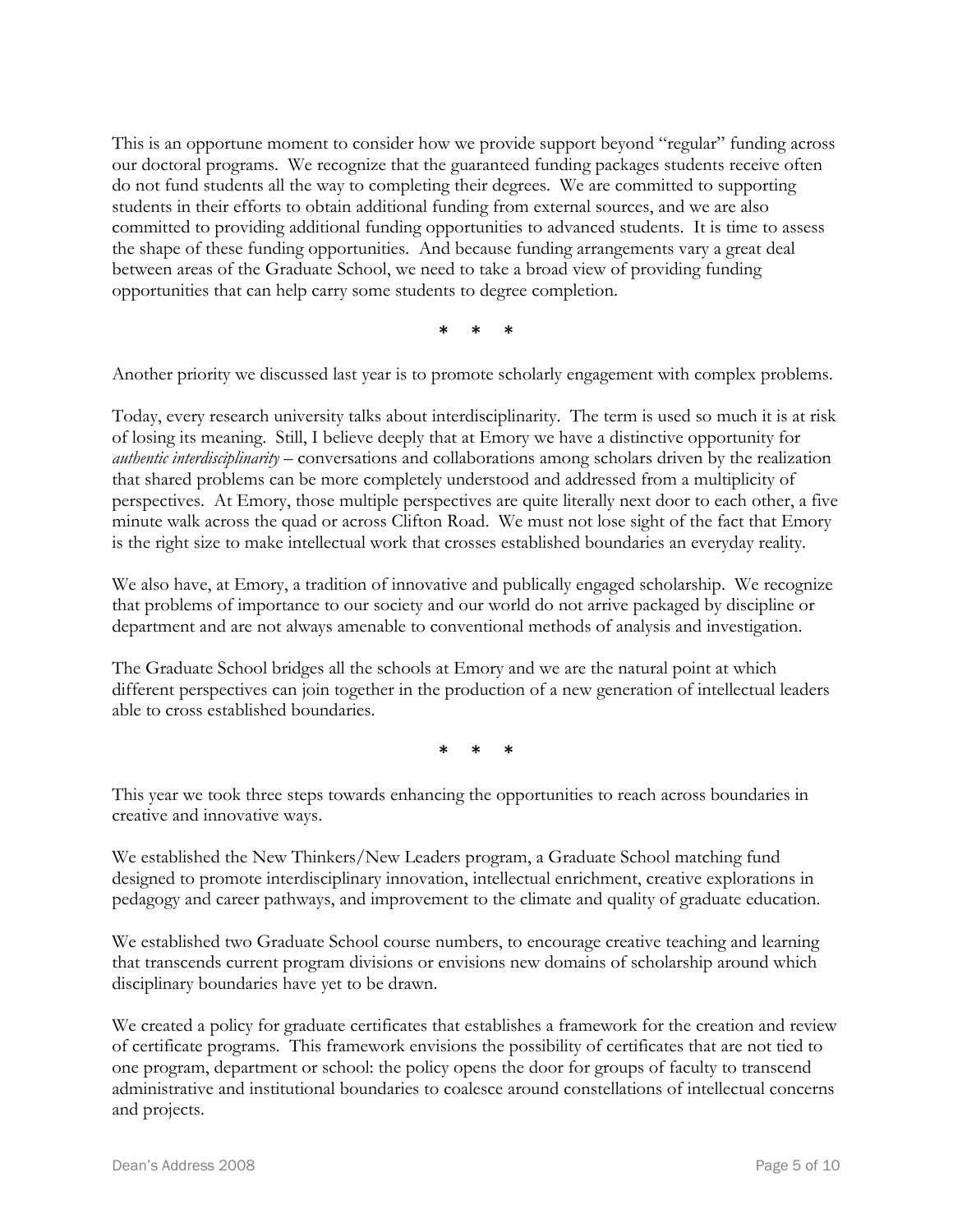These steps are "enablers:" they provide structures of possibility intended to make it easier for faculty and students to pursue innovative intellectual engagements. The content of these structures awaits your creativity and initiative!

Several projects are already under way, some fueled by faculty passion and others motivated by strategic plan initiatives.

- One example, initiated by faculty independently of the Graduate School, is the Vulnerabilities project. It brings together faculty from Law, the College, Theology and Public Health around alternative ways to identify commonalities which will allow us to reformulate communities independent of traditional identity-based categories.
- Another example, sponsored in part by the Graduate School, is the Workshop in Colonial and Post-Colonial Studies. Students and faculty from a range of disciplines come together for presentations of work in progress, exposing graduate students to work by accomplished scholars that is still being shaped, helping them see the process of scholarly creation at work.
- Yet another example is the discussion around predictive health training for a new generation of health and wellness researchers with truly multidisciplinary reach. Imagine a researcher who can move with confidence within and between the areas of genetics, epidemiology, community health and prevention-based behavioral sciences, and a doctoral program that trains such bold, integrative thinkers.

These projects are part of what sophisticated, engaged and motivated scholars do – they are part of what you do with your remarkable talents and striking creativity.

The enabling structures we provide are a way to help you 'discover' our signature projects; to help you reach across administrative units to pursue intellectual projects where *they* take you. And we seek to constantly explore how these and other projects align with and contribute to the vitality of graduate education.

In the years to come we will be looking to create more and larger opportunities for these kinds of initiatives. This is an area where we at Emory have the constellation of resources, expertise and a tradition to make a distinct contribution to graduate education and intellectual life more broadly.

**\* \* \*** 

A third priority is to strengthen the funding of graduate education.

I knew – from 'day one' as the current parlance goes – that this was and is a touchstone priority. Real progress is being made. We have developed and proposed a set of reformulations that will sustain doctoral education at Emory and serve as the foundation for future growth.

**\* \* \*** 

At Emory, doctoral education enjoys a level of support from central university funds that is truly extraordinary, if not peerless. It is a clear demonstration that Emory's leadership values graduate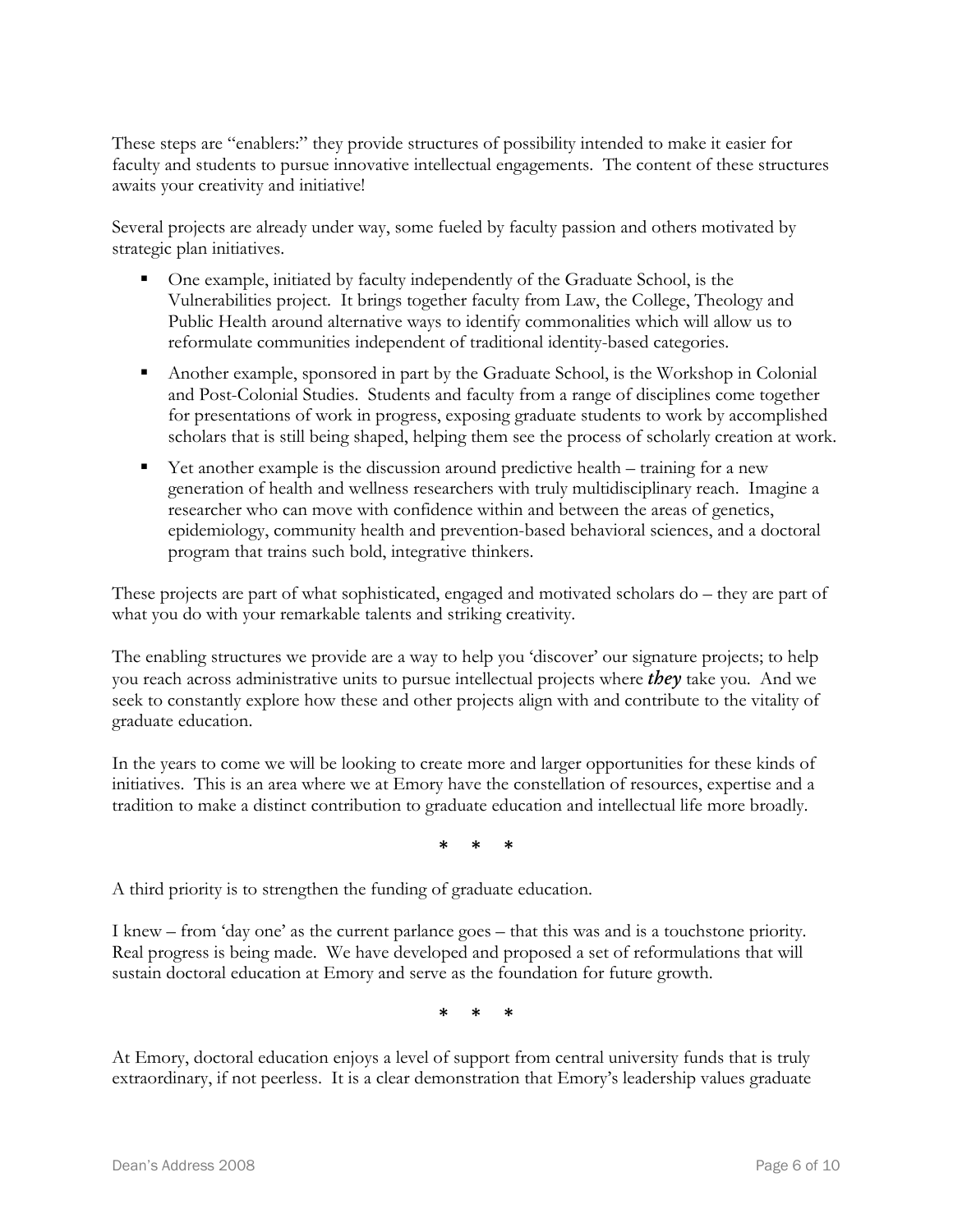education. It places us in a position of considerable strength. It also calls on us to exercise wise stewardship of this substantial university investment.

The growth of doctoral education at Emory during the 1990s was supported by endowment funds. Already by 2000, it was clear that although central university funding would continue to provide a robust base and will continue to grow incrementally, we cannot limit our growth to what the university endowment can sustain. Our common aspirations require us to develop a funding model that aligns more closely with practices at peer institutions.

**\* \* \*** 

In 2003, my predecessor Bryan Noe took steps toward instituting change. The Graduate School reached out to the Dean of the College and President Wagner and gained support for the Arts & Sciences funding plan. Under the plan, participating programs reduced enrollment in exchange for higher stipends, five years of support, and a phase-in of student health insurance coverage.

But the Arts & Sciences plan was, and is, a stop-gap measure, based on funding streams that either did or will expire. In fact, it is only because of creative management and the commitment of Graduate School reserves that the plan has taken us through the current year. And next year, we bear the full impact of one of our Arts & Sciences commitments: the first funded fifth-year cohort.

And yet, we must not only meet existing commitments but must reach higher. We must be prepared to increase our funding of graduate students: to compete with our best rivals we must offer competitive funding packages of stipends, health insurance, resources, and more. We must be prepared to increase the number of graduate students: our faculty is growing, and more faculty members mean more demand for graduate students.

**\* \* \*** 

We have proposed two funding reforms that will address one fundamental structural problem: they will anchor the support of graduate students in the schools that collaborate with the Graduate School in graduate programs.

Starting in fall 2008, Emory College and Candler School of Theology will join the schools of Business, Medicine, Nursing, and Public Health in supporting graduate student stipends. The bulk of student stipend support will still come from the Graduate School. Next year we project that out of a total of \$20.2 million institutional support for graduate student stipends and health insurance, the Graduate School will pay \$16.6 million, or 82% and other schools will pay the remaining 18%. (In addition to the institutional support, about \$8.6 million of PI funds will be spent on graduate student stipends and health insurance.)

The crucial point is that each school that collaborates in doctoral programs will contribute to the funding of graduate student stipends. This will connect the demand for graduate students with support of graduate students, and will integrate funding for doctoral education into the fabric of strategic decision making and budgeting among all the parties that participate in doctoral education.

Along with competitive stipends, Emory must offer graduate students appropriate health insurance. Paying for this essential but ever more expensive student support is one of the thorniest problems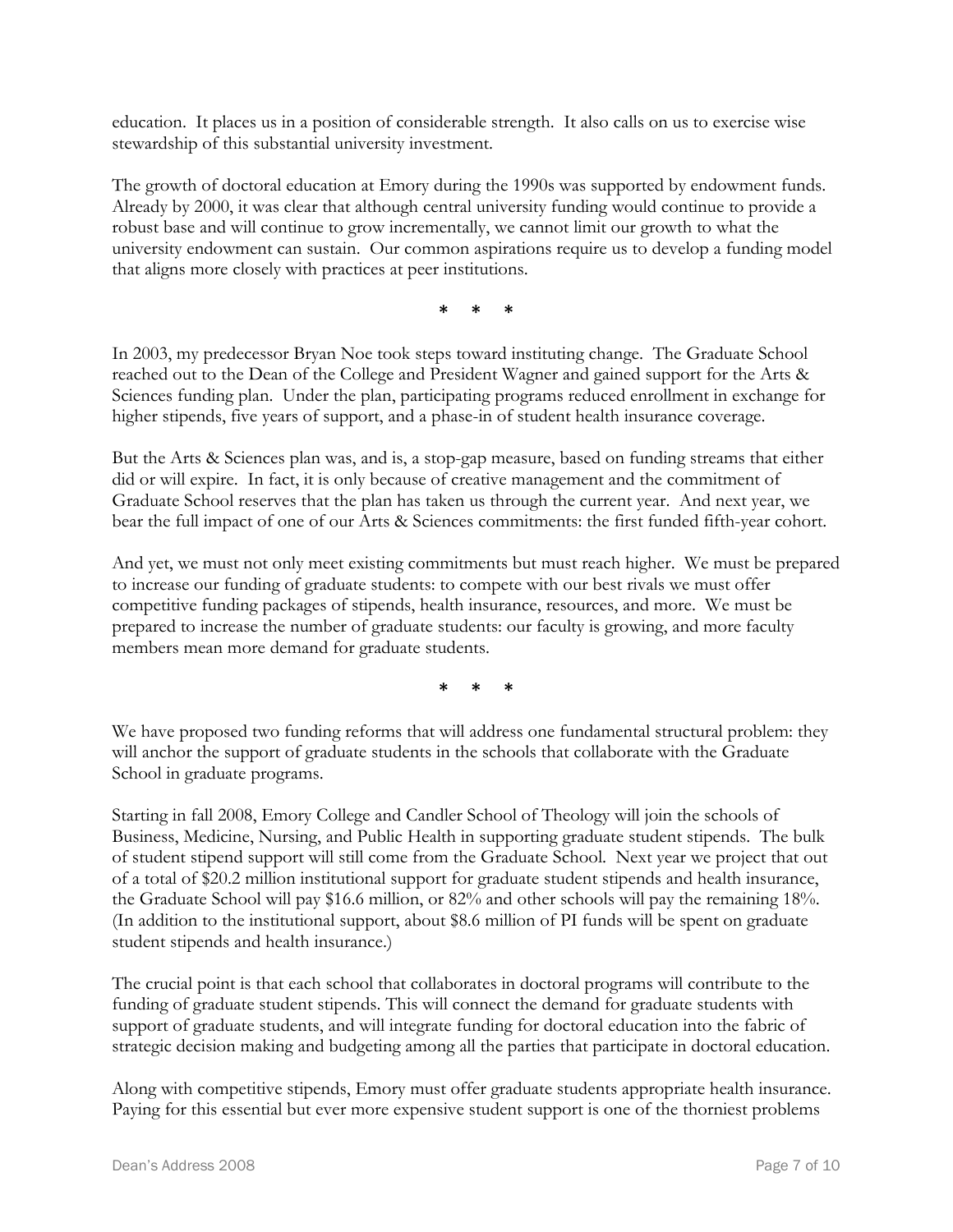the Graduate School has faced since 2000. My predecessors did what they needed to do: they made the commitment to provide insurance. Now we must implement a solid plan to pay for it.

Beginning in fall 2008, the Graduate School will collect an enrollment fee for each student enrolled in a Graduate School degree program, and will use the proceeds of that fee to pay student health insurance premiums.

This enrollment fee will not be paid by the students. In every case, the fee will be paid by the student's sponsor. That sponsor may be the Graduate School, another school, an institutional training grant, or an individual investigator's grant, and many students will change sponsors over the course of their graduate careers. The fee will be phased in over the next three academic years. Next year, it will be \$420 per semester and when fully phased in it will be \$1,250 per semester.

**\* \* \*** 

It is gratifying to report that all levels of Emory's leadership – including all my dean colleagues, President Wagner, Executive Vice President for Academic Affairs and Provost Lewis, Executive Vice President for Finance and Administration Mandl, and Executive Vice President for Health Affairs Sanfilippo – share a strong commitment to our doctoral programs and support this change in funding structure.

It is also gratifying to acknowledge all that the deans so generously contribute to graduate education in the form of space, administrative support and faculty resources. We deeply value all that our partners contribute towards creating the opportunity for the graduate faculty and the graduate students to accomplish their goals.

These two measures – the enrollment fee and modest cost-sharing of student stipends – will not address every financial issue facing the Graduate School. But they will fundamentally reform the structure of the funding of graduate education at Emory, and they will position us to sustain current commitments and begin to meet the demands of our faculty to grow and enhance excellent doctoral programs.

**\* \* \*** 

Growth itself is our fourth priority.

We know that Emory wants and needs growth in graduate education: that some programs have the capacity to enroll more graduate students, and that the creativity and initiative of the faculty leads to ideas and proposals for new programs.

But we do not want growth for the sake of growth: we want growth with excellence. We want growth that can be sustained – that can attract excellent students and that can provide a full range of teachers and mentors for those students across a complete set of cohorts. We want growth that leverages existing Emory resources and opportunities – that engages with the experience and expertise that is present, and that builds on areas of strength and accomplishment.

**\* \* \***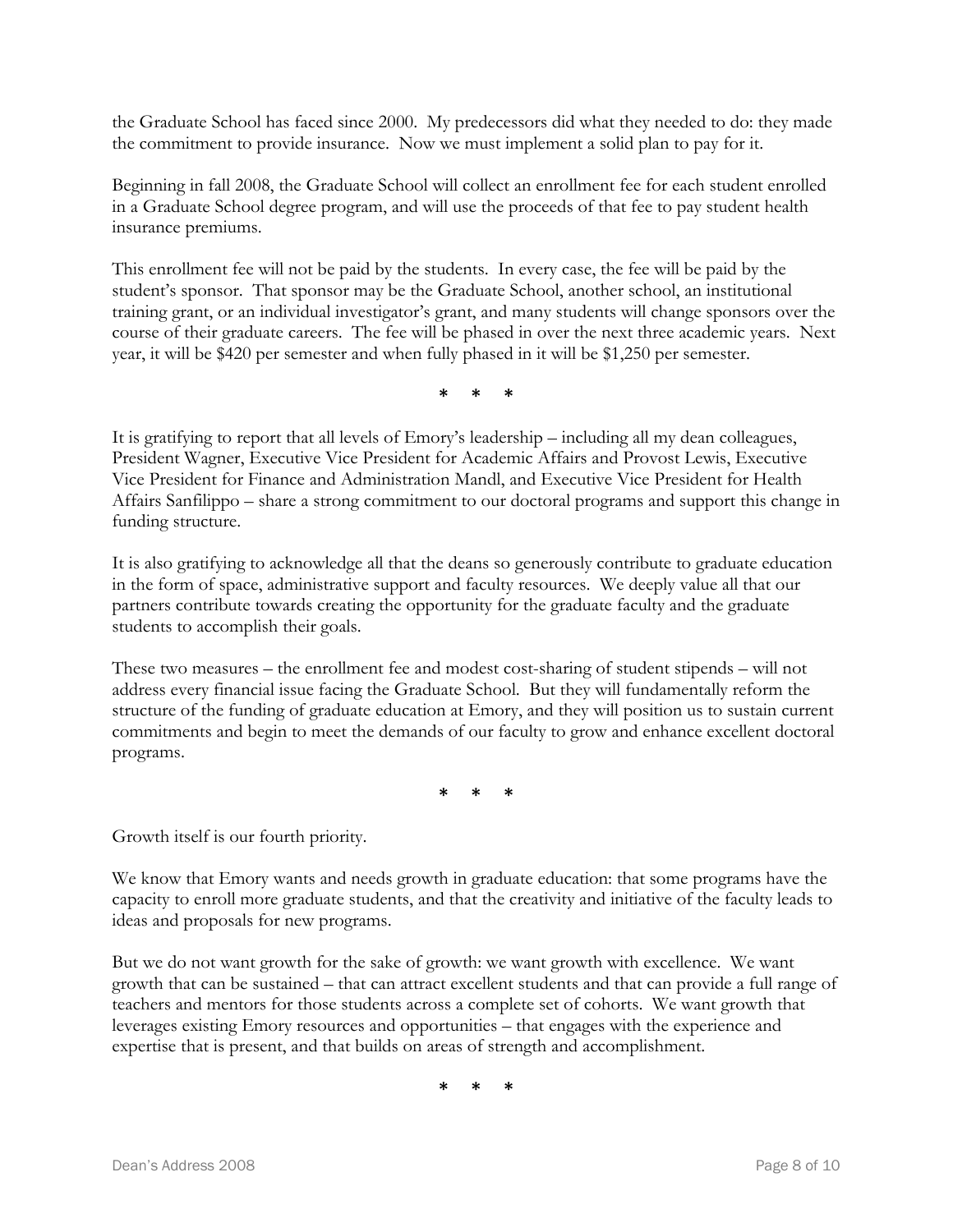We see interest in growth in the form of interest in creating master's programs. A master's program in Psychoanalytic Studies is being assessed by an external review committee. A master's program in bioethics is in advanced stages of planning. And there are more.

We have a recent and successful example of such growth: the new MS in Computer Science. This program was created as a tuition revenue generating complement to a new PhD in Computer Science and Informatics. After a full year of operation, the program looks to be very successful.

This is one model. It is not *the* model: different fields and disciplines face different opportunities and constraints, and the number of possible successful models is probably large. We have discussed with the Executive Council and the DGSs a set of principles to guide the proposal and assessment of new master's programs. We hope the principles will promote both creative thinking and thorough examination.

**\* \* \*** 

We also see interest in interdisciplinary doctoral education. Earlier I mentioned predictive health; I know there are ongoing discussions about a doctoral program in African-American Studies, and new discussions about one in Islamic Civilizations.

If we are to grow, we must grow with excellence. Let's also grow with creativity. Let's ask ourselves what an interdisciplinary graduate education can be. The structure and location of the Graduate School within Emory is an invitation to think creatively. Most graduate programs are primarily aligned with *a* department in *a* school. But since there are examples of different alignments, we know this is not the only way. We also have entities based on substantive areas that cut across schools. We have a Center for the Study of Public Scholarship, an Institute for Developing Nations, a Global Health Institute – and many, many more. What might be their role in doctoral education?

Can we draw on the fantastic resources and opportunities that make up Emory to open up established structures and strike out in new directions, bold directions?

**\* \* \*** 

These are challenging ideas. They expose established structures and both promise and threaten to take us in new and different directions. They open up perceived divisions and tacit distinctions between old Emory and new Emory, between tried and true arrangements and still-to-be-negotiated relationships.

This is not the first such challenge in recent Emory history. Under the visionary leadership of President Laney, Emory embarked on an extraordinary transformation, guided by the ambitious goals articulated by President Laney in his "Emory 2000" address, delivered in 1987. This transformation was not just a transformation in terms in size and standing. It was – and President Laney saw this clearly – a transformation of the very identity of Emory University: "Until now," he said,

we at Emory have tended to measure ourselves against ourselves in the past… But it is time to move into the fast currents of higher education and measure ourselves